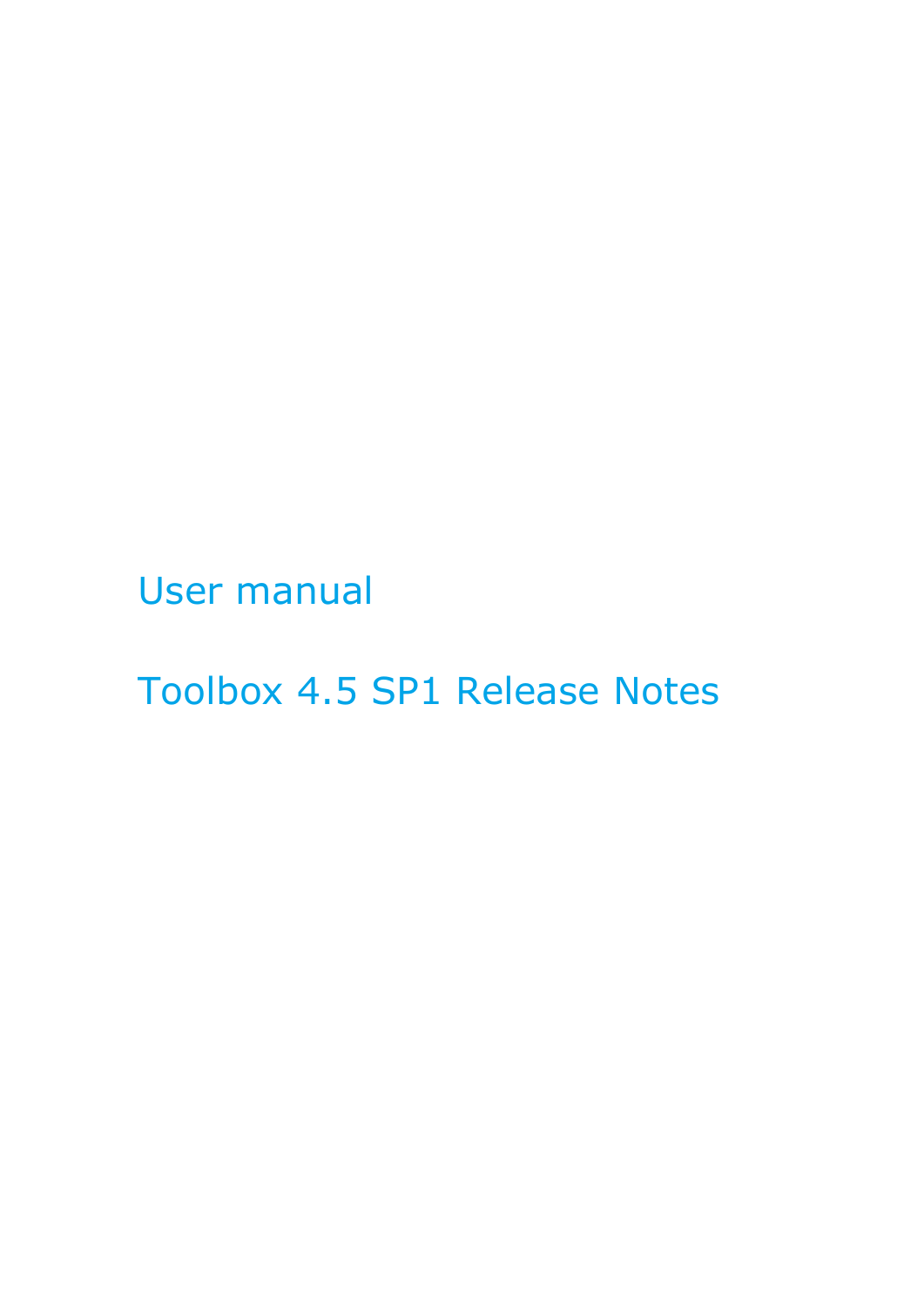### **Document history**

| Version     | Comment                                   |
|-------------|-------------------------------------------|
| Version 1.0 | March 2022: Toolbox 4.5 SP1 Release Notes |

**Issue date:** March 2022

#### **Language:** English

If you have questions or comments that relate to this document, please send them to [ehscont@oecd.org](mailto:ehscont@oecd.org) or visit the QSAR Toolbox discussion forum at [https://community.oecd.org/community/toolbox\\_forum](https://community.oecd.org/community/toolbox_forum)

Document Version 1.0 Page 2 of 6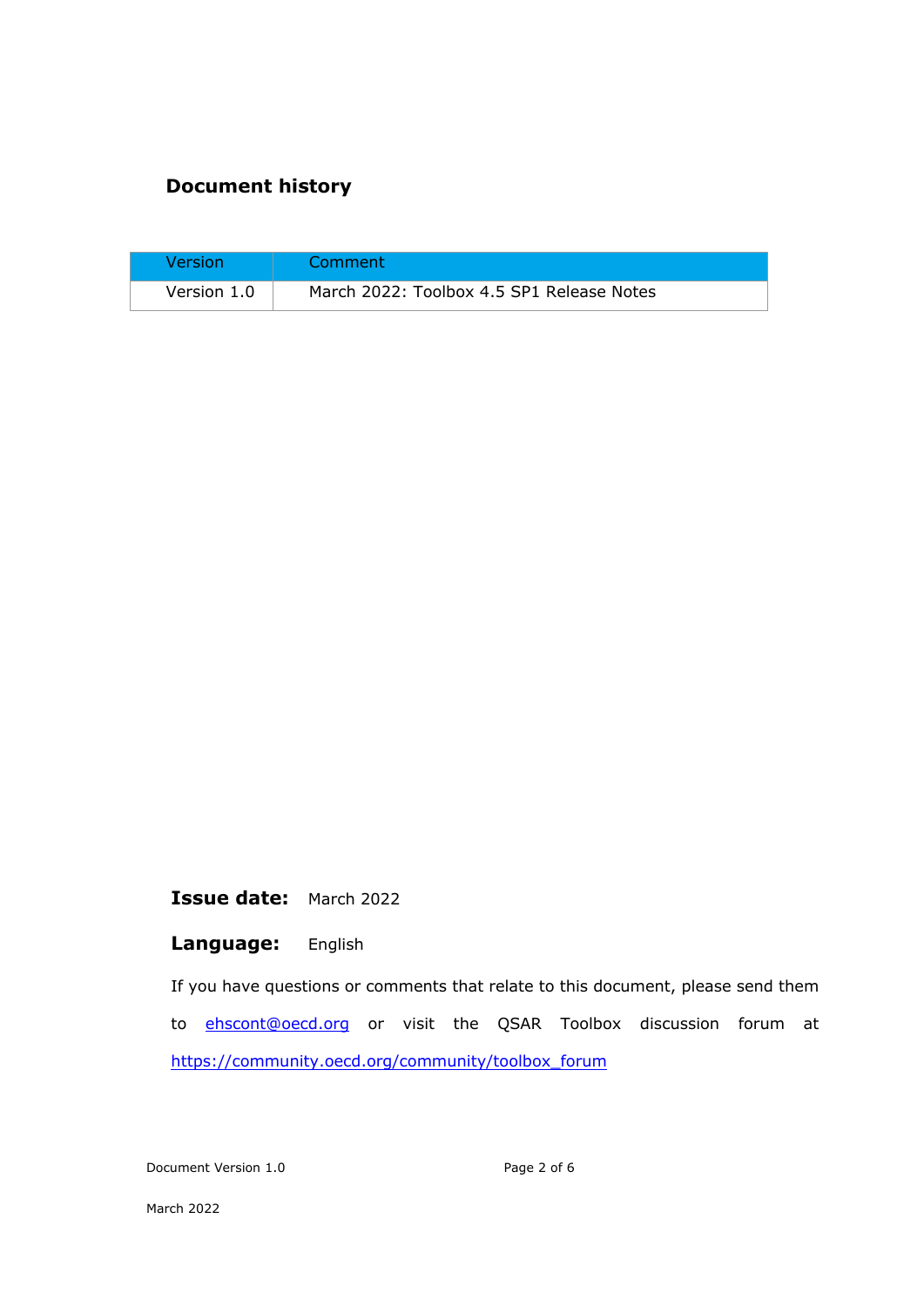#### **Table of Contents**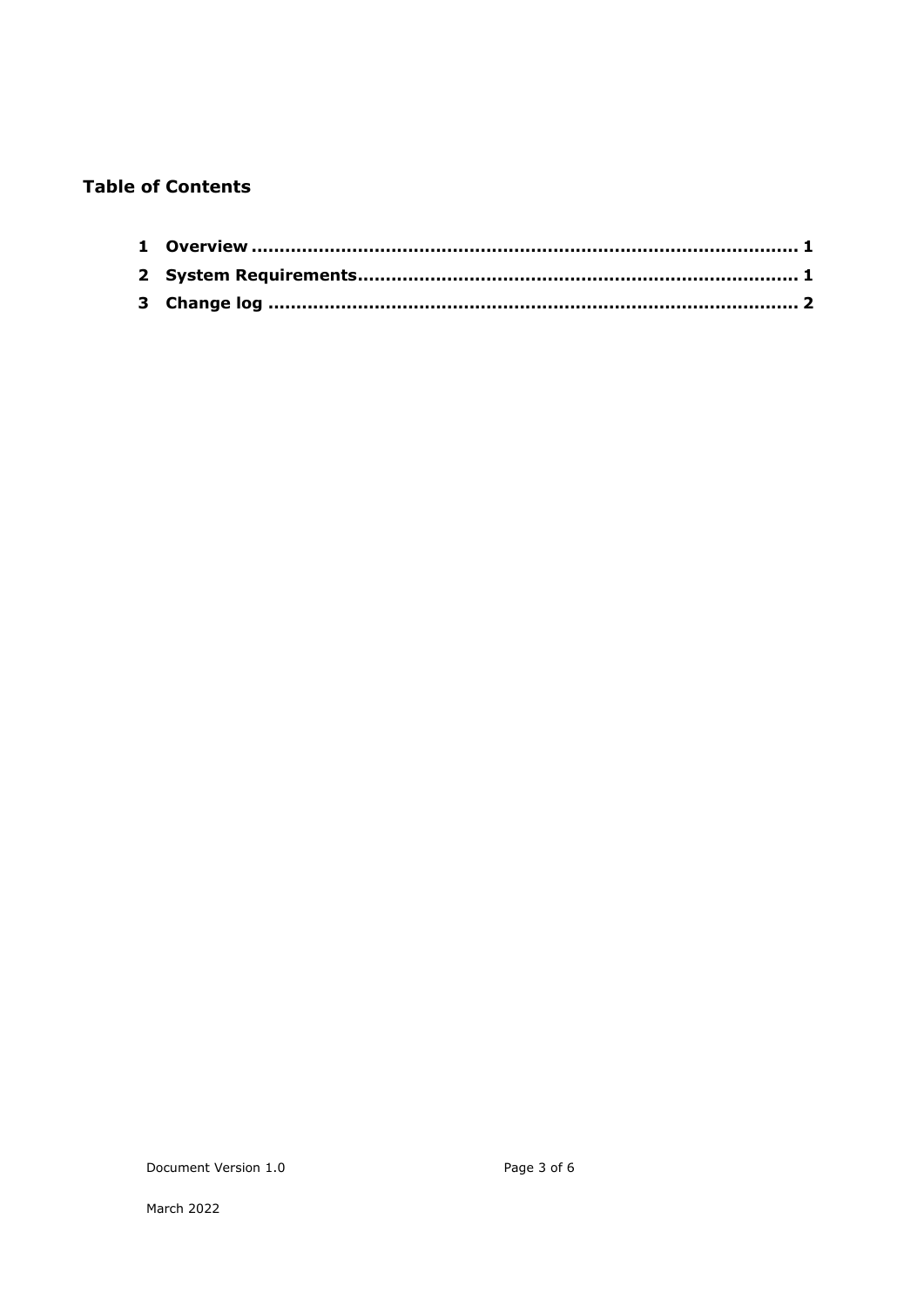### <span id="page-3-0"></span>**1 Overview**

The QSAR Toolbox 4.5 SP1 installation is a service update for QSAR Toolbox 4.5. It is provided as a patch, to be applied on the October 2021 QSAR Toolbox 4.5 version, as well as a full installation package for first time installers. It can be installed as a separate product alongside previous major releases of Toolbox (4.4, 4.3, 4.2, 4.1, 4.0, 3.4, 3.3, etc.)

## <span id="page-3-1"></span>**2 System Requirements**

Minimum system requirements

====================================== OS: 64 bit, Windows 7 or newer CPU: Core 2 duo at 2 GHz or equivalent AMD CPU RAM: At least 4GB of RAM HDD: 14 GB free hard drive space File system: NTFS Microsoft .NET 5.0 Recommended system requirements

======================================

OS: 64 bit, Windows 7 or newer

CPU: I5 at 2.4GHz or faster processor or equivalent AMD CPU

RAM: 6 GB of RAM

HDD: 20 GB free hard drive space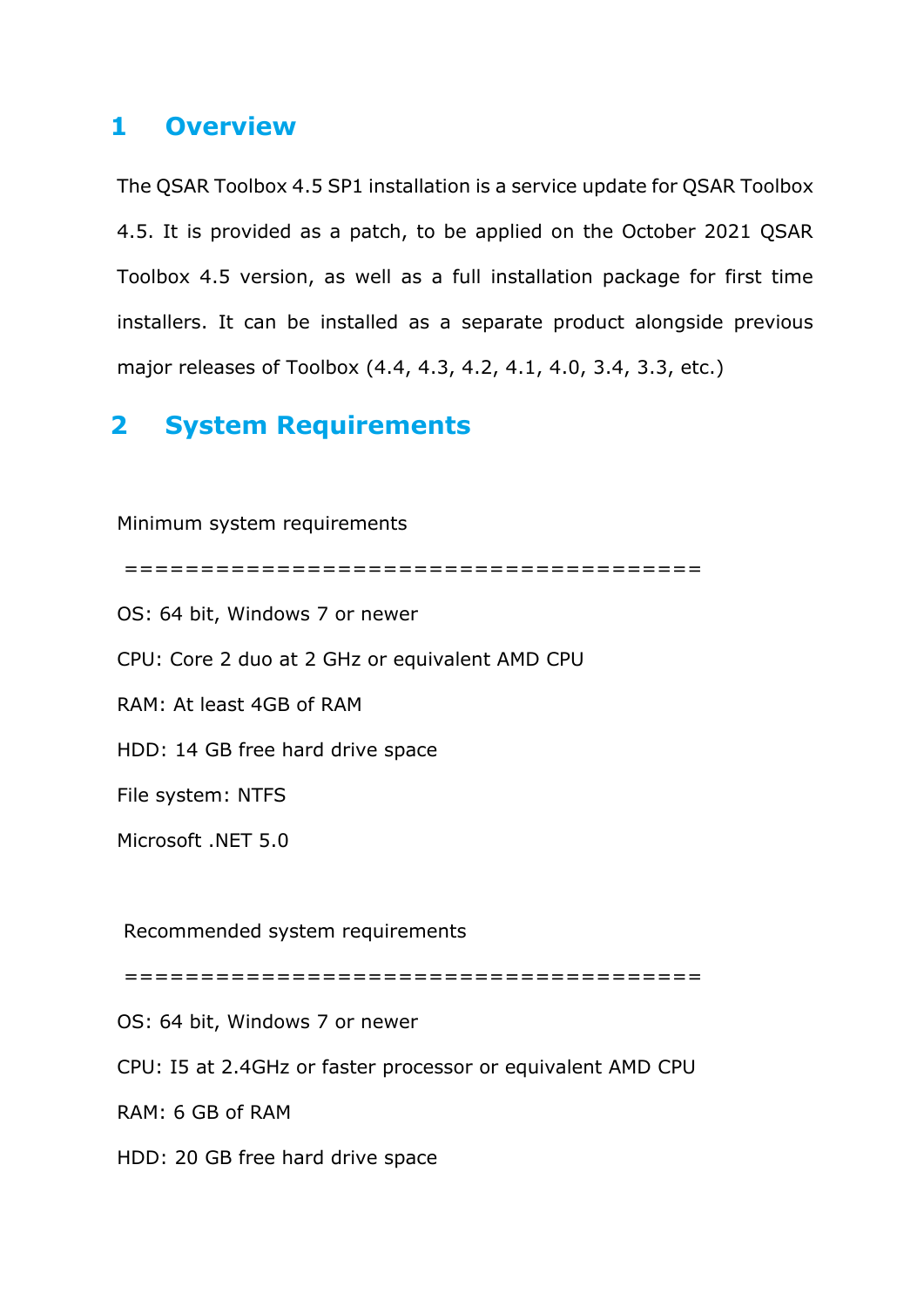File system: NTFS

Microsoft .NET 5.0

# <span id="page-4-0"></span>**3 Change log**

## **A.Web Client improvements:**

- 1. Link to the IUCLID entity and to the specific component (e.g. constituent, impurity, etc.) is added
- 2. 2D Editor is implemented in the Input section
- 3. Possibility to apply (Q)SAR models
- 4. Improvements of web matrix:
	- a. added possibility to delete chemical
	- b. possibility to enter more than one chemical when search by SMILES, CAS, etc.
	- c. indication for the number of chemicals/data points
	- d. filter information on data matrix
	- e. duplicated the organization of sections of the endpoint tree similarly to desktop version
- 5. Inclusion of additional information:
	- a. detailed information is added for different Toolbox objects (parameters, profilers, models)
	- b. showing metadata information for the available experimental data
	- c. explain of the profiling results showing literature information
	- d. explain of the results of the automated workflow for defined approaches – showing information for the domain affiliation
- 6. Other small improvements (inclusion of filters, information messages, formatting, grouping of Toolbox objects, etc.)

### **B. Improvements in the Toolbox desktop version:**

- 1. Simplification of the IUCLID import wizard.
	- a. Predefined list with picklists of "Study results type", "Purpose flag" and "Reliability" fields are added
- 2. Resolved problems, reported via the Toolbox Helpdesk:
	- a. Fixed an issue when entering big CAS registry number into the system